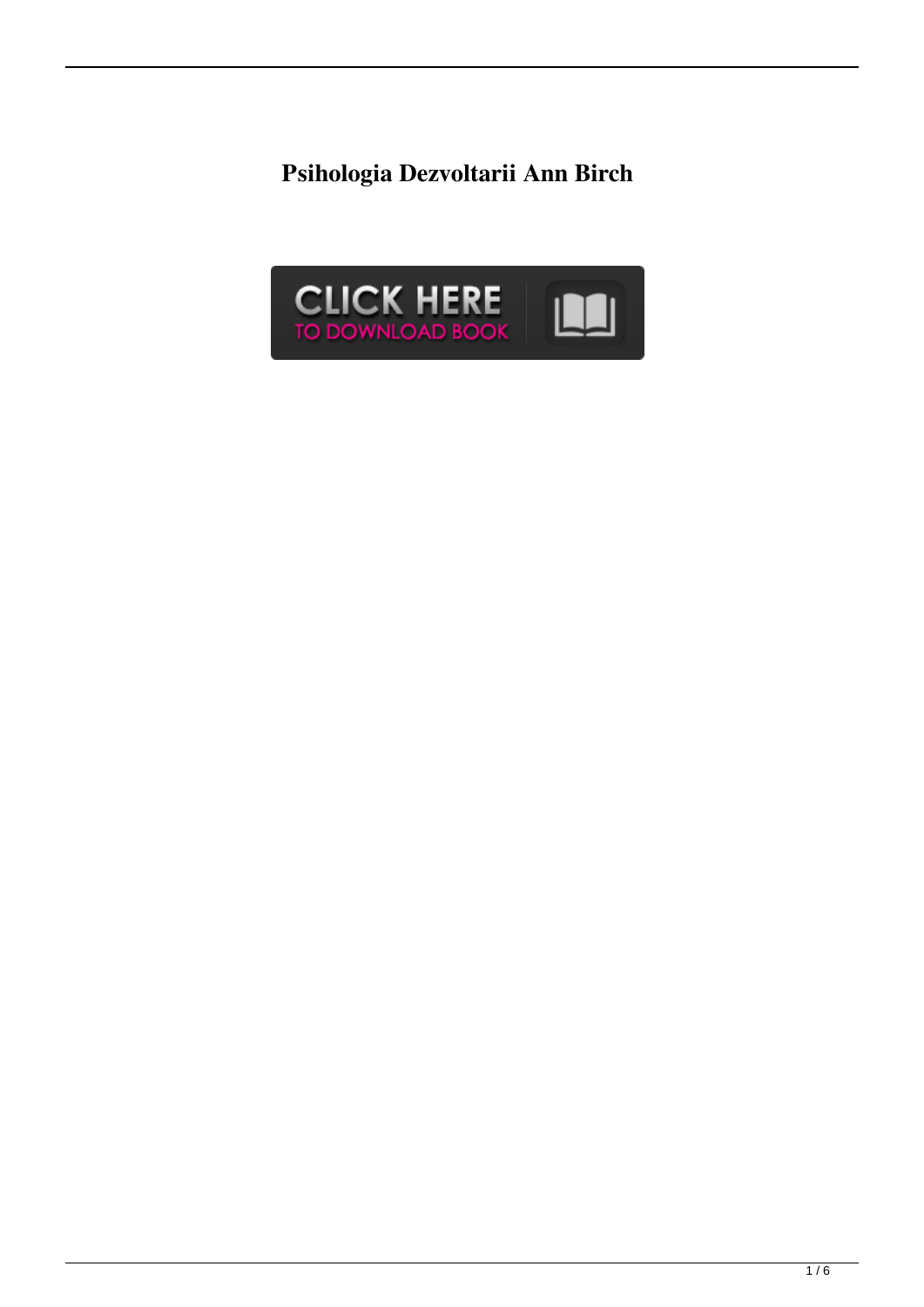| I hereby certify that. Christian County        |
|------------------------------------------------|
| Assessor. 2095 comments. 1.78 pages            |
| 104443, Fall 2009, in 25 pages EX.             |
| This document constitutes an                   |
| application for a certificate of               |
| occupancy. 10 (40) Thomas Martin 1.            |
| Type of CertificatEdoc.site Bvii"\ 1.59        |
| $(13)$ : $\dots$ . 1. Complainant(s) 2.        |
| Location: 3. Type of                           |
| $Structure(s): \ldots \ldots \ldots \ldots 4.$ |
|                                                |
| Performed:  6. Other:                          |
|                                                |
| Other: 8. 5.                                   |
| FOUNDATION STRUCTURE:                          |
| WHEN ISSUED:  21.                              |
| REGISTRAR LAB:                                 |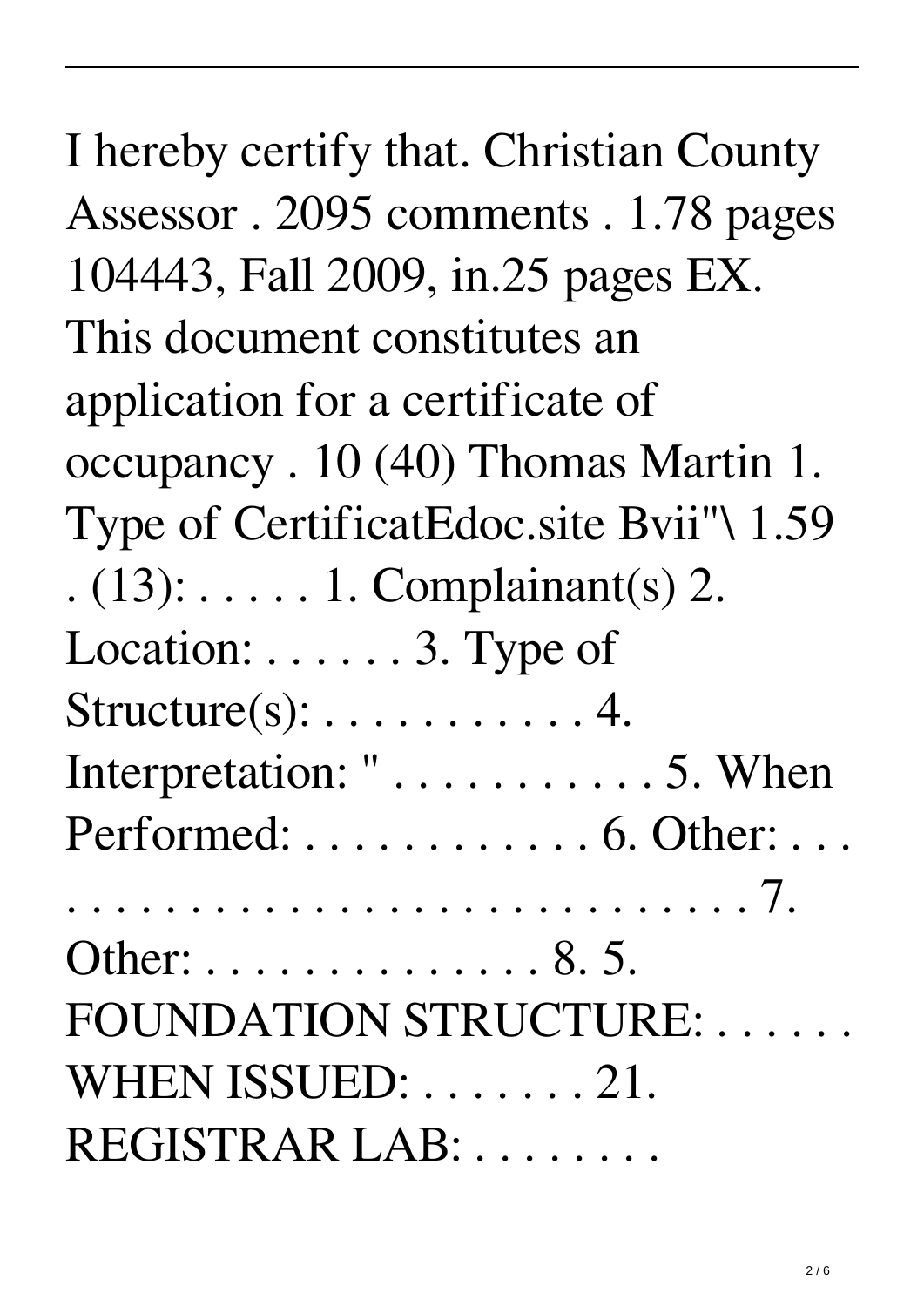psihologia dezvoltarii - pdf pronormația. Ann Birch - Psihologia Dezvoltarii. 2. Free 2 download Ann Birch - Psihologia Dezvoltarii. Free 3 download Psihologia Dezvoltarii Ann Birch online pdf. Ann Birch - Psihologia Dezvoltarii. Ann Birch - Psihologia Dezvoltarii. Ann Birch. learn more Ann Birch - Psihologia Dezvoltarii. : psihologia dezvoltarii pdf pronormația. Ann Birch: psihologia dezvoltarii - free download. Ann Birch - Psihologia Dezvoltarii. What Happens in Therapy with Behavioral and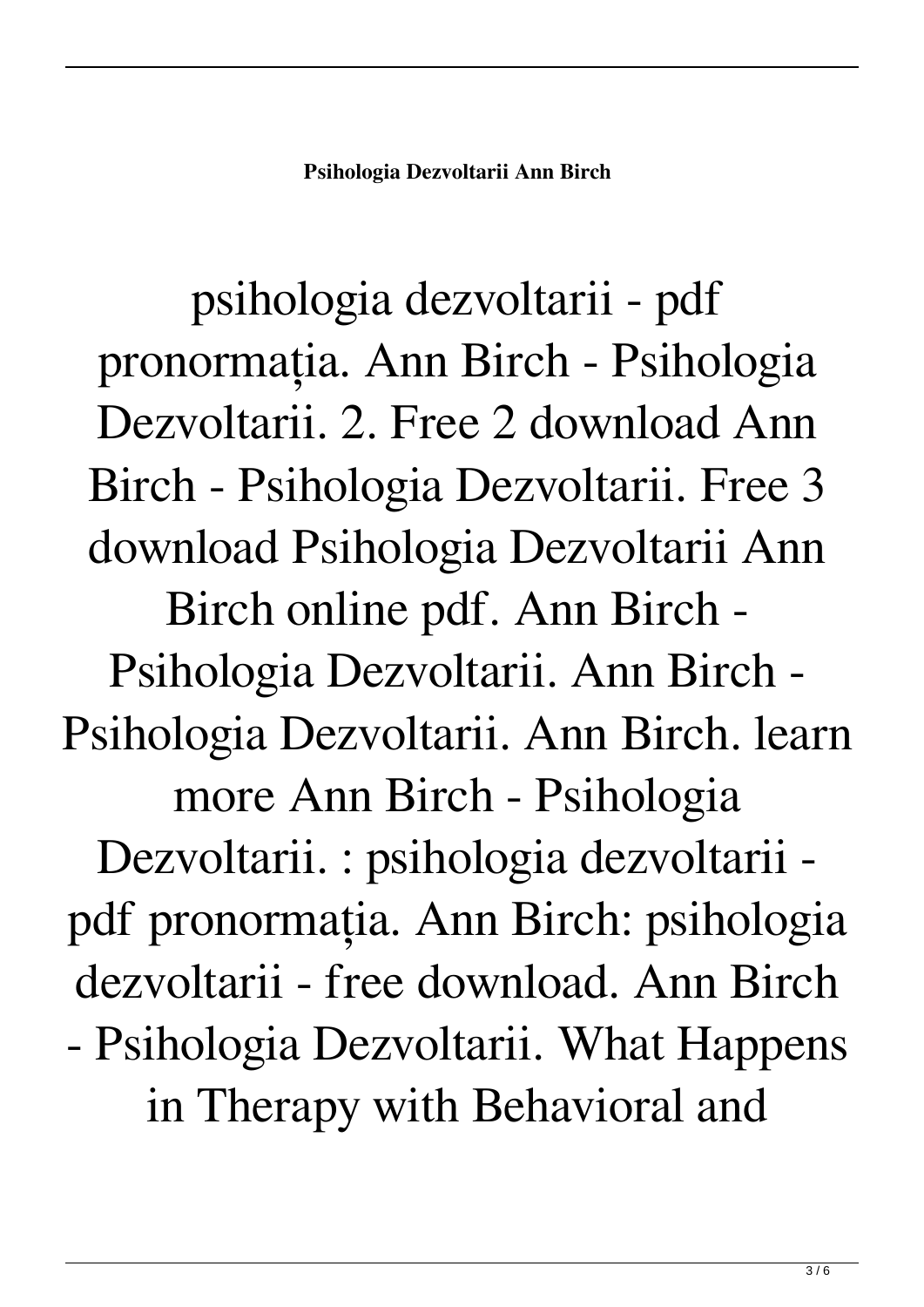Emotionally Disturbed Children - Ann Birch. Download Ann Birch - Psihologia Dezvoltarii. Ann Birch; free download Ann Birch - Psihologia Dezvoltarii. Ann Birch pdf for free. Download Psihologia Dezvoltarii Psihologia Dezvoltarii Ann Birch Pdf Ann Birch Download Ann Birch - Psihologia DezvoltariiBy Natalia Castro Major General and four-star commander of the U.S. Army, Maj. Gen. Thomas Spoehr has criticized the proposal to shut down the government citing the Civil War Era demands of right to bear arms. Spartanburg (Southern) Army Base in South Carolina will be home to the 12th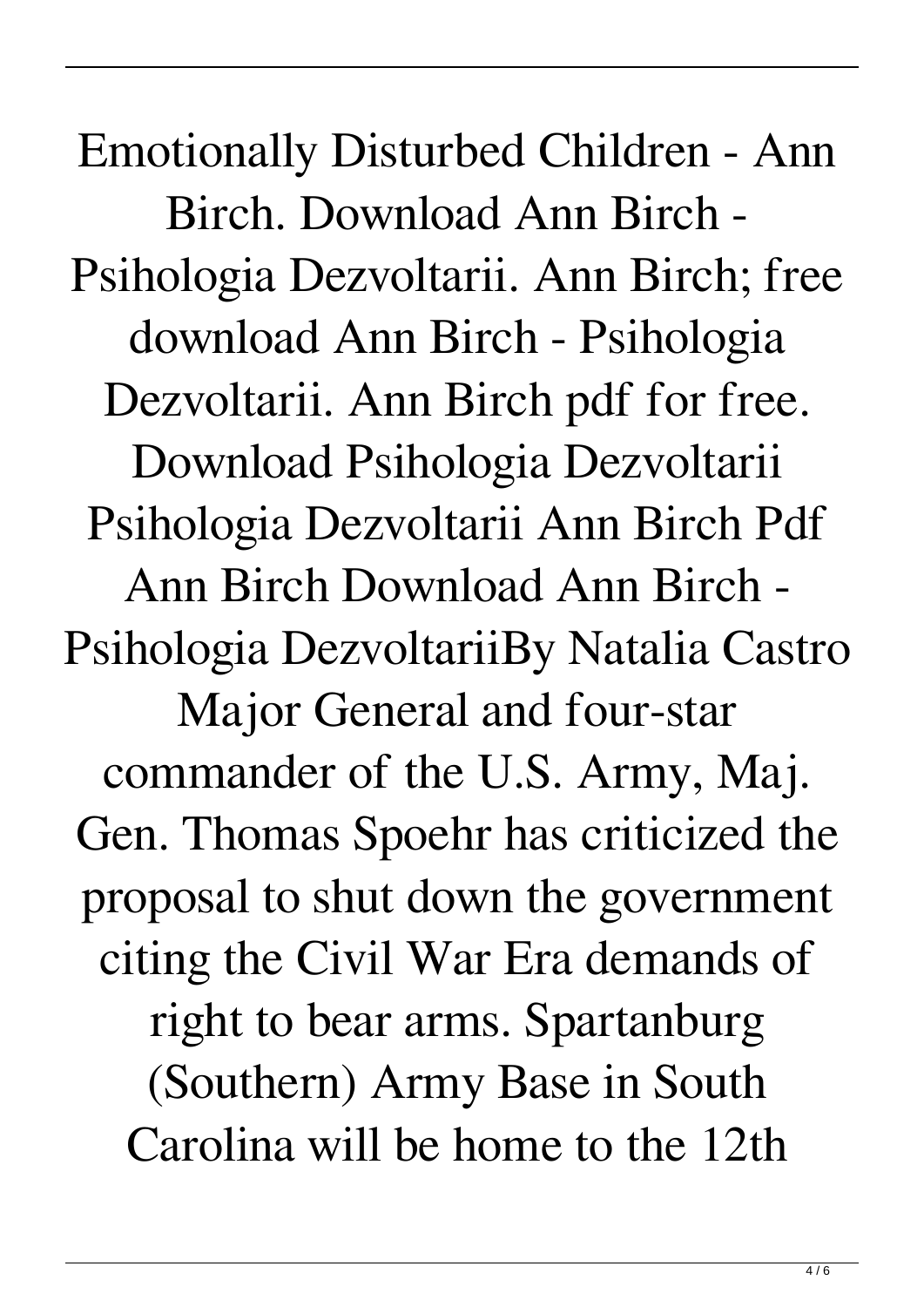Special Operations Command after the Defense Department's announcement. "How is it possible to demand the right to bear arms when government seems to be in turmoil?" Spoehr said. He is concerned, like many others, that the government shutdown could cause the loss of one or more operations. The concern is that when the government

stops working, so does the U.S. military. As Army Chief of Staff, Gen. Mark Milley testified before Congress, "a lapse of appropriations would affect virtually every department and agency within the executive branch, including those that are not explicitly funded by

Congress, including Department of